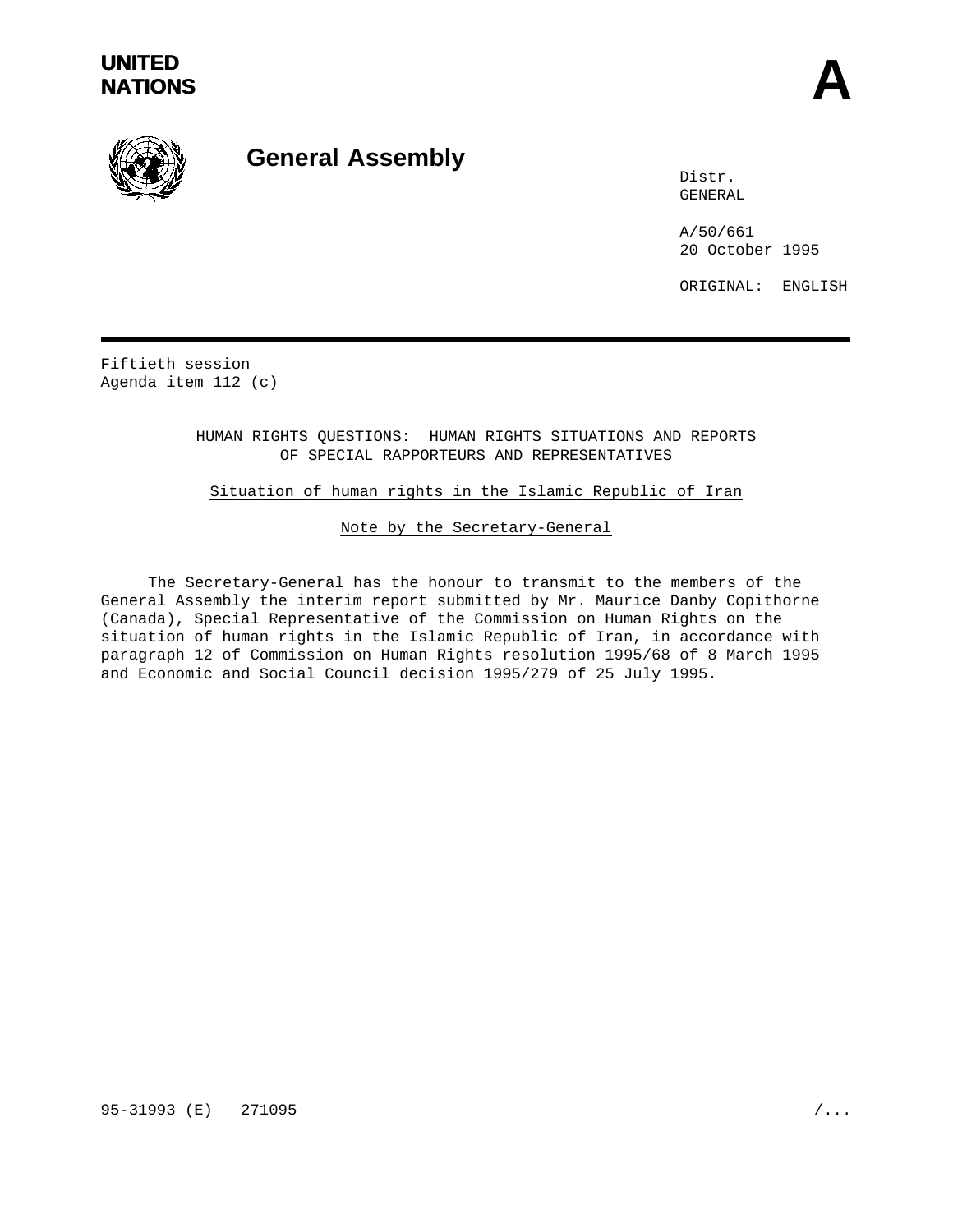#### ANNEX

Interim report on the situation of human rights in the Islamic Republic of Iran, submitted by the Special Representative of the Commission on Human Rights in accordance with Commission resolution 1995/68 and Economic and Social Council decision 1995/279

#### I. INTRODUCTION

1. On 23 December 1994, the General Assembly adopted resolution 49/202 entitled "Situation of human rights in the Islamic Republic of Iran" in which, inter alia, it decided to continue the examination of the situation of human rights in the Islamic Republic of Iran, including the situation of minority groups, such as the Baha'is, during its fiftieth session under the item entitled "Human rights questions", in the light of additional elements provided by the Commission on Human Rights and the Economic and Social Council (para. 15). The General Assembly expressed its concern at the main criticisms of the former Special Representative in his recent reports with regard to the human rights situation in the Islamic Republic of Iran (para. 3).

2. At its fifty-first session, the Commission on Human Rights decided, by its resolution 1995/68 of 8 March 1995, to extend for a further year the mandate of the Special Representative, as contained in Commission resolution 1984/54 of 14 March 1984 (para. 11) and requested the Special Representative to submit an interim report to the General Assembly at its fiftieth session on the situation of human rights in the Islamic Republic of Iran, including the situation of minority groups such as the Baha'is, and to report to the Commission at its fifty-second session (para. 12). In its decision 1995/279 of 25 July 1995, the Economic and Social Council endorsed that resolution.

3. By letter dated 28 March 1995 addressed to the Chairman of the Commission on Human Rights, the former Special Representative, Professor Reynaldo Galindo Pohl (El Salvador) resigned from his functions, after serving the Commission on Human Rights for nine years. On 2 August 1995, the Chairman of the Commission appointed Professor Maurice Danby Copithorne (Canada) as Special Representative of the Commission on Human Rights on the situation of human rights in the Islamic Republic of Iran.

4. The Permanent Representative of the Islamic Republic of Iran to the United Nations Office at Geneva transmitted three communications dated 8 May, 23 May and 30 June 1995 to the Special Representative, giving replies to some of the allegations contained in the previous interim and final reports of the Special Representative (A/49/514, annex, paras. 6, 7, 27, 28, 62, 77 and 79 and E/CN.4/1995/55, paras. 20 and 36). The texts are appended to the present report.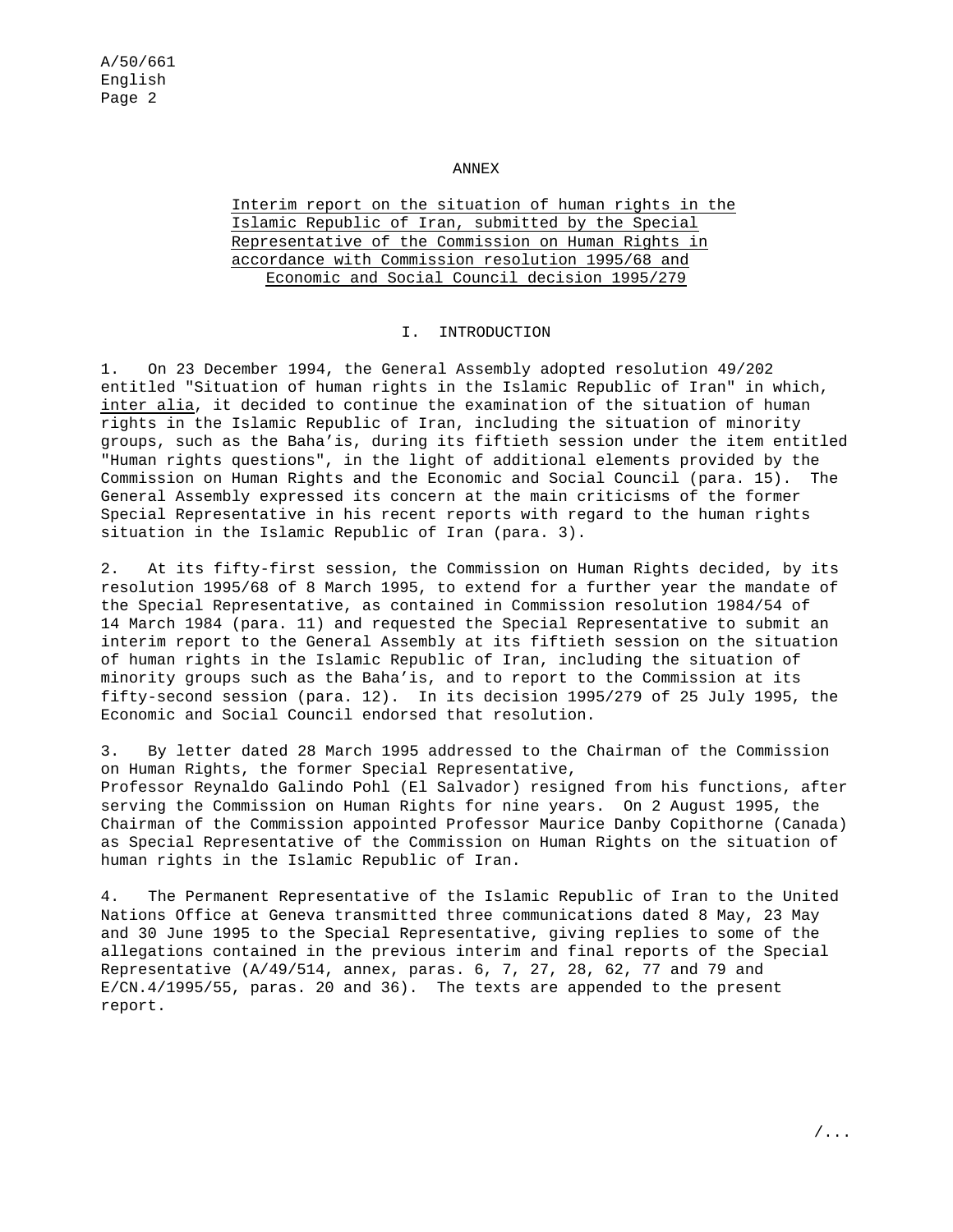### II. PRELIMINARY REMARKS

5. The Special Representative is honoured to have been invited by the Chairman of the Commission on Human Rights to serve as Special Representative on the situation of human rights in the Islamic Republic of Iran. He accepted this invitation and as of the date of this report, has made a brief visit to the Centre for Human Rights at Geneva to begin his familiarization of the area covered by his mandate.

6. At this time, the Special Representative wishes to pay tribute to his predecessor, Professor Reynaldo Galindo Pohl, whose devoted attention over many years to this mandate has set a high standard. The Special Representative will be studying Mr. Galindo Pohl's reports with the greatest care.

7. The Special Representative will also be reviewing most closely the relevant debates and resolutions of the General Assembly, of the Commission on Human Rights and, more generally, the expectations of the Commission and the General Assembly with respect to special representatives and rapporteurs. The Special Representative will also familiarize himself generally with the contemporary environment as it may be relevant to his mandate.

8. Since Mr. Galindo Pohl's final report to the Commission on Human Rights earlier this year (E/CN.4/1995/55), a significant number of communications have been received by the Centre for Human Rights for the attention of the Special Representative. They come from the Government of the Islamic Republic of Iran (see annexes) and from non-governmental organizations, groups and individuals within and outside the Islamic Republic. These communications reflect important concerns and will need careful scrutiny.

9. Also high on the Special Representative's priority list is a visit to the Islamic Republic of Iran. In a meeting with the Permanent Representative of the Islamic Republic of Iran to the United Nations Office at Geneva on 4 September 1995, the Special Representative made a request for such an invitation. He subsequently repeated this request by letter dated 6 September 1995. As of the date of this report, the Special Representative has not received a reply to his request for a visit.

10. At this stage, the Special Representative considers that he is not in a position to discuss questions of substance in this report. However, he expects to make a substantive report to the Commission on Human Rights at its fiftysecond session and trusts that such report can include first-hand impressions and findings obtained during a visit to the Islamic Republic of Iran.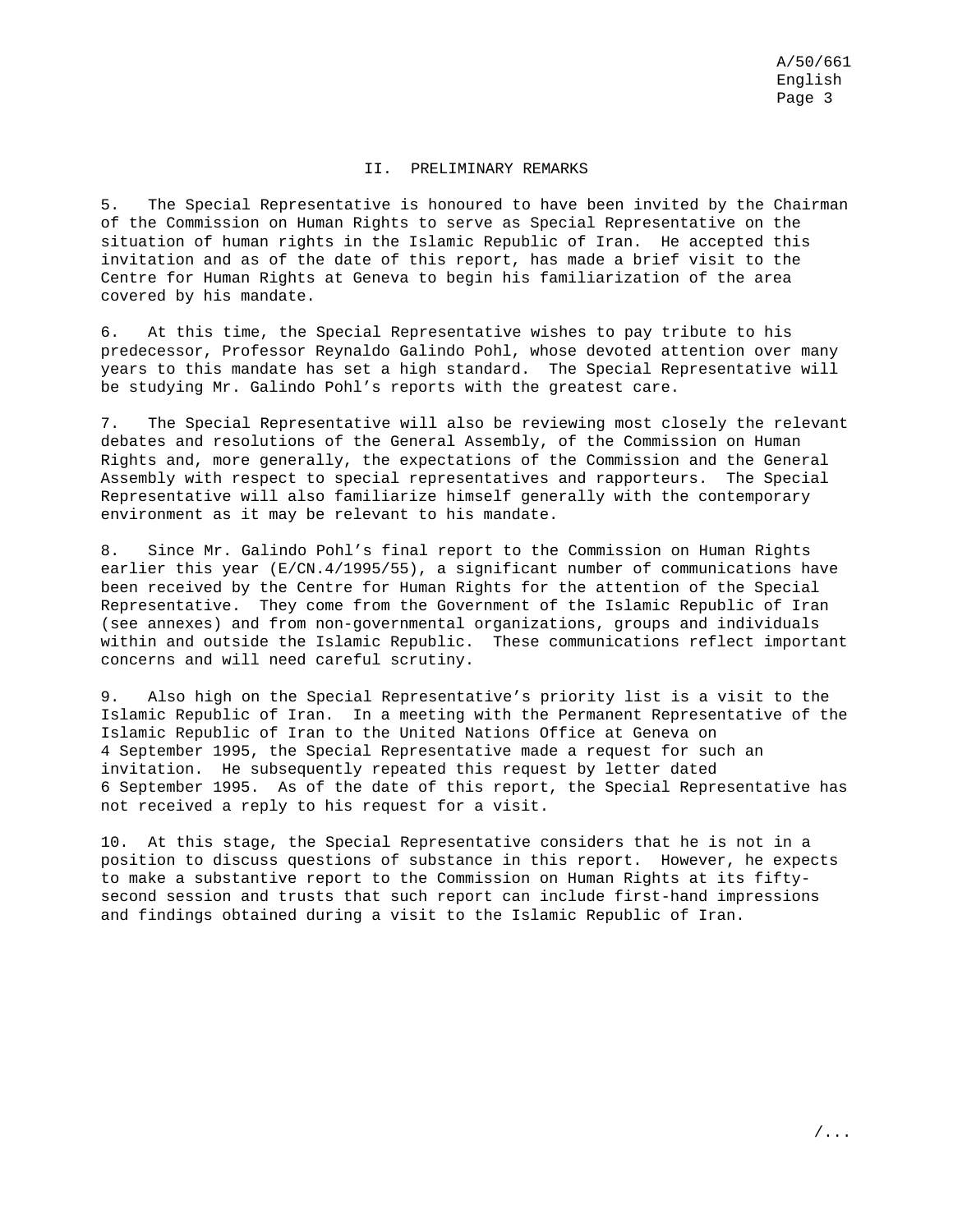#### APPENDIX I

# Letter dated 8 May 1995 from the Permanent Representative of the Islamic Republic of Iran to the United Nations Office at Geneva addressed to the Special Representative of the Commission on Human Rights on the situation of human rights in the Islamic Republic of Iran

In response to your request, I have the pleasure to draw your attention to the following information received from Tehran:

(a) Hengameh Amini in a letter to Nimrouz weekly news printed in London announced that the Mojahedin Khalgh Organization members prevented her from talking to her mother by telephone. The reason she was summoned by judicial officials was due to charges made by her brother regarding possession of some antiques left by their mother (Marzieh);

(b) Nasrollah Tavakkoli was arrested on charges of insurgency against the security of the State and was released in October 1993 on bail by the relevant court;

(c) Davood Mozaffar was arrested on charges of illegal export of unauthorized goods (claimed by the Ministry of Finance and Economy). On 25 January 1995 he was found not guilty and was released;

(d) Zainab Ghovati was arrested because of involvement in armed insurgency and violation of public order in 1985 and was sentenced to life imprisonment. Later on, in January 1994, she was pardoned by the relevant officials;

(e) Zahra Falahati was brought to trial in 1982 on charges of involvement in armed insurgency against the security of the country and was sentenced to six years' imprisonment. In July 1982 she was pardoned. She was arrested again in 1988 and after thorough legal procedure was sentenced to death in June 1988;

(f) According to investigation there is no record about Mohammad Sepehr. Therefore, any allegations about him are categorically refuted;

(g) Houshang Amjadi Bigvand was arrested on charges of espionage on 19 October 1988 and after legal proceedings was sentenced to 10 years' imprisonment. He is serving his sentence in jail. He is presently undergoing medical care due to an ulcer ailment;

(h) Mohammad Ali Amouie was sentenced to life imprisonment on charges of espionage. Due to his age, he has been provided medical care outside the prison since last November;

(i) According to a report and a diagram submitted by the highway police inspectors of Hormozgan Province police district after conducting an on-site inspection of the accident on 19 July 1994, Haj Mohammad Ziaie's car was overturned from (rolled over) an approximately 45-metre-high cliff due to speeding on a sharp curve, 70 kilometres away from Bandar Lengeh in the north.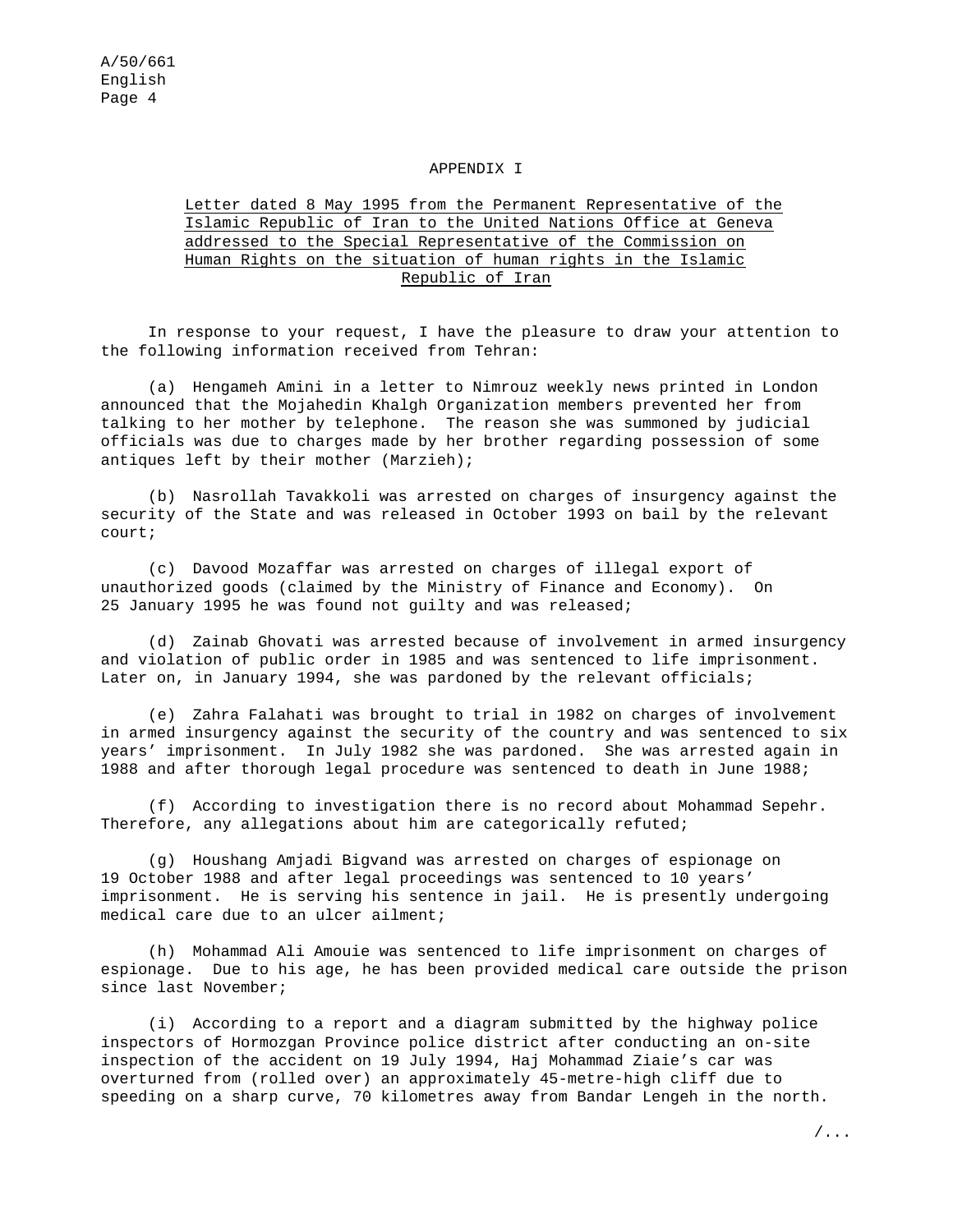Therefore, the allegations surfaced in the Amnesty International bulletin published in London on 11 November 1994 are totally baseless and are categorically refuted. In the meantime, I would like to refer you to paragraph 47 of our response last year to the Special Rapporteur;

(j) Abbas Amir Entezaam, son of Yaghob, was arrested on charges of espionage. According to legal procedures, he was tried publicly and in the presence of the attorney and witnesses in the court. The late Bazargan, the then Prime Minister of the Provisional Government of Iran, had an active presence during his trial which was video-taped and aired by Iranian television;

(k) About Mr. Ali Akbar Saiidi Syrjani, I would like to draw your attention to the following information received from Tehran:

"Referring to letter No. 72/4838 dated 73/9/7 regarding the death cause of Ali Akbar Saiidi Syrjani subject of burial permit no. 73/5704, our comment is as follows:

With regard to the examination of the body and its autopsy and the result of pathology and negative result of toxicology, therefore, the cause of death of the aforementioned individual is determined to be from internal disease (cardiac/respiratory and expanded blood vessels' disease and its complications).

> on behalf of Dr. Hasan Toufighi Director, Coroner's Office

Dr. Naseh"

Please accept, Sir, the assurances of my highest consideration.

(Signed) Sirous Nasseri Ambassador Permanent Representative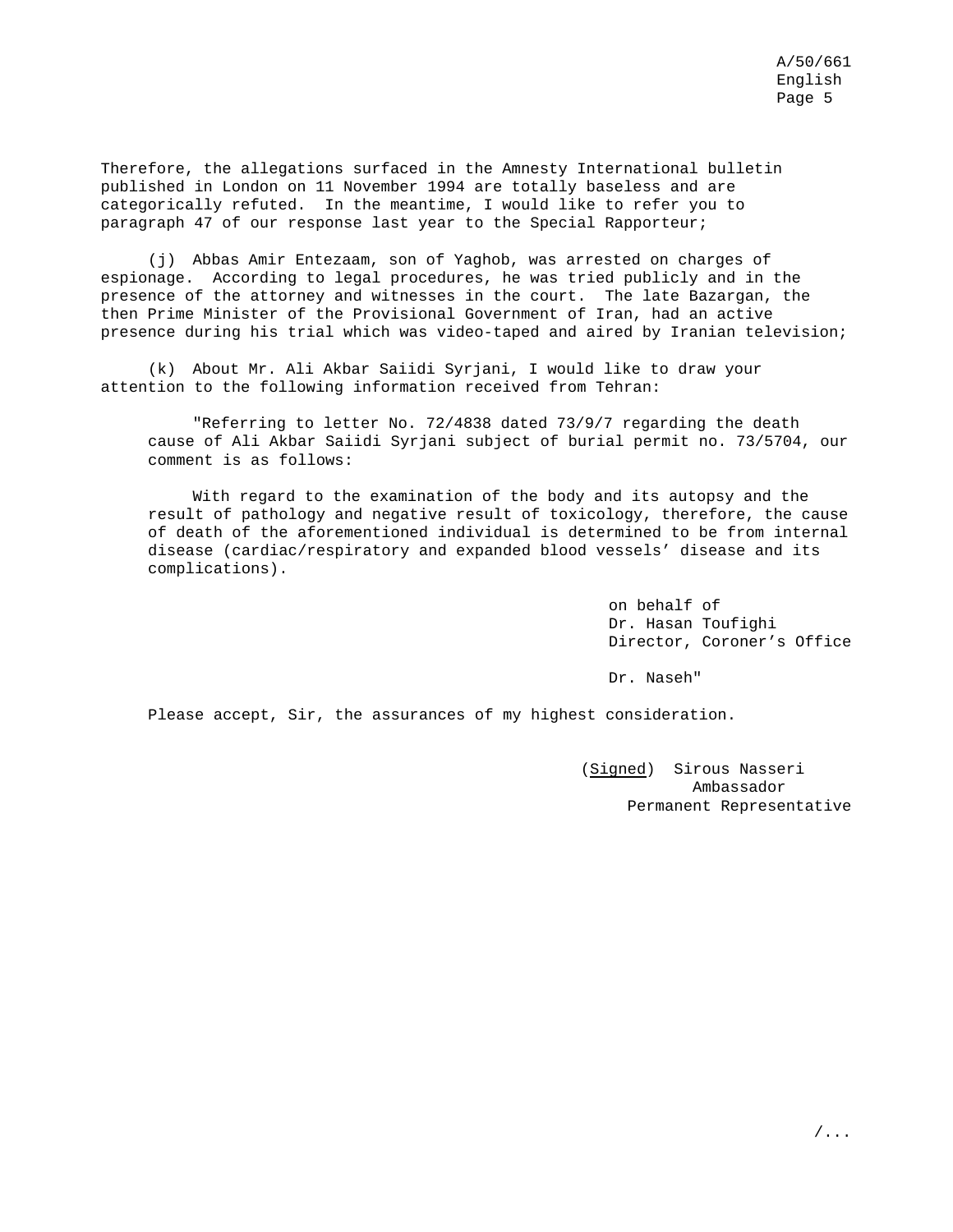#### APPENDIX II

# Letter dated 23 May 1995 from the Permanent Representative of the Islamic Republic of Iran to the United Nations Office at Geneva addressed to the Special Representative of the Commission on Human Rights on the situation of human rights in the Islamic Republic of Iran

Following our reply to your report last year to the General Assembly, I would like to draw your attention to the following information about Zohreh Izadi received from the judiciary Coroner's office in Tehran:

In response to the inquiry made by the Tehran Prosecutor General Branch 17, in its letter dated 26 May 1994, regarding the case of the late Zohreh Izadi, the Medical Commission held a meeting in August 1994 with Dr. Mahmoud Amoui ID No. 24949, Dr. Seyed Rahmatulah Mir Safaie, Expert, Coroner's Office, Dr. Faramarz Godarzi, Deputy, Coroner's Office ID No. 2575 and Dr. Zareh ID No. 157/3 in the presence of Mr. Zarinkafsh, the Prosecutor General.

At the beginning, the autopsy report and negative result of the toxicology was read in the meeting. Then the penal record was reviewed and the explanations of the relatives of the deceased were heard.

At the end of the discussion among the above-mentioned experts the following responses were given to the inquiries made by the prosecutor:

(a) All the effects on the body of the deceased were caused when she was alive and none of them were caused after her death;

(b) The effects were caused because of her fall from a height; there could be no other possibilities;

(c) The fall was on the left side of the body. The effects that are visible on the right side of the body are regarded as the secondary effects of the fall;

(d) The lack of apparent dark blue spots on the body, noting the bone fractures and deep blood coagulation and internal bleeding in the chest and abdomen, do not reject that the cause of death was falling down from a height. It is very much possible in such cases that the internal injuries may cause the death while there are no visible spots or effect on the skin;

(e) Though it could not be possible to categorically determine the height, but noting the severity of the injuries it was certainly more than 5 metres;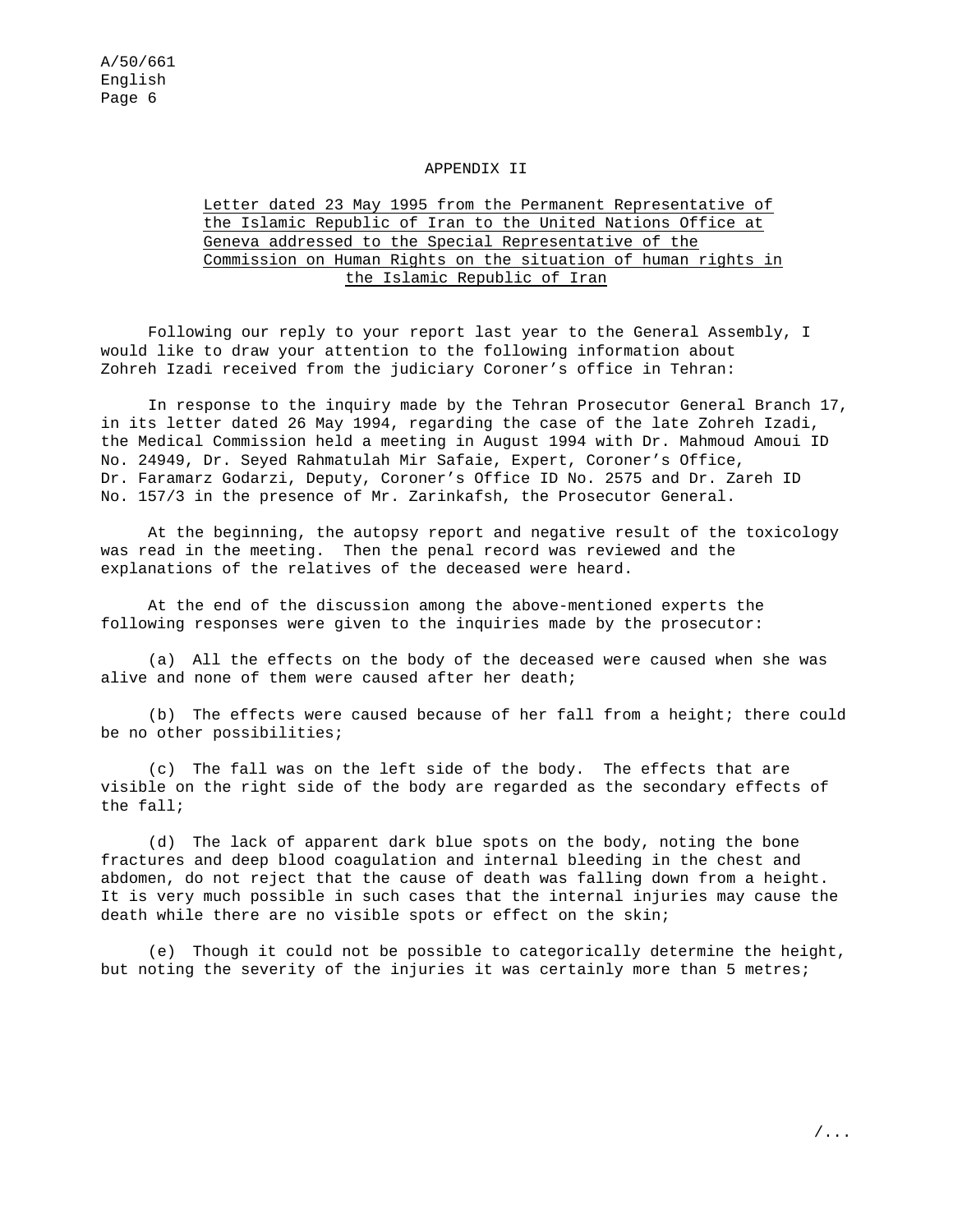(f) There were some minor injuries on the upper chest and neck areas, but they are far from the normal effects caused by suffocating. Since in autopsy there were no injuries on the sensitive areas of the neck and respiratory system, the probability of suffocation is rejected. Noting the shape of the injuries and their sites in the body, the probability of fighting is also rejected.

> (Signed) Sirous Nasseri Ambassador Permanent Representative